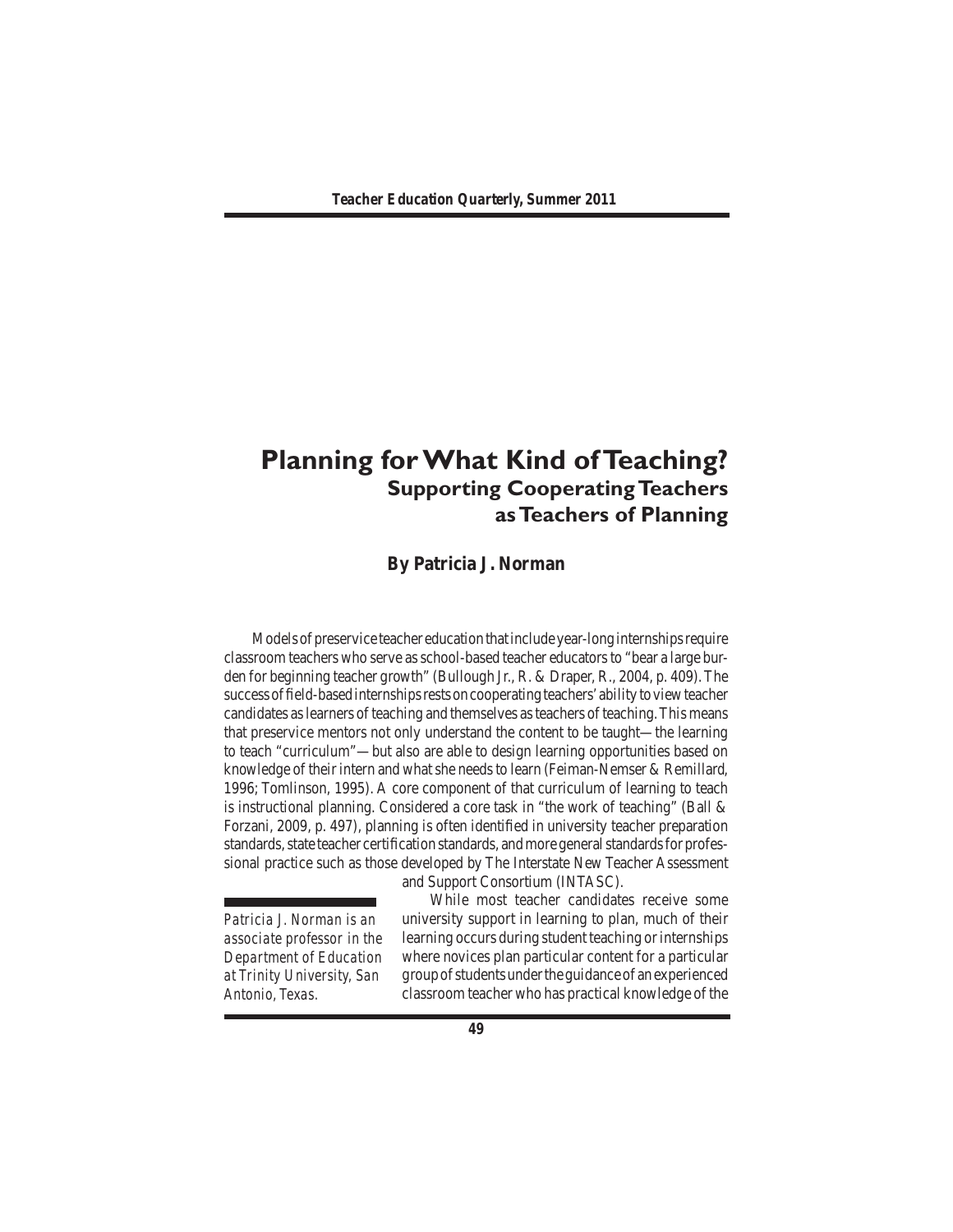context, curriculum and learners. Oftentimes, however, mentor teachers do not view themselves as teachers of planning or understand what teaching planning entails. Thus being a strong teacher of children does not automatically translate into the necessary skills needed to carry out the role of school-based teacher educator (Feiman-Nemser, 1998; Koerner, 1992).

 Historically, cooperating teachers have received little formal preparation fortheir role (Sparks & Brodeur, 1987). In their recent study of the student teaching experience, Valencia, Martin, Place, and Grossman (2009) found that as both classroom teachers and mentors, the cooperating teachers "were given little support or training in how to serve these dual roles" (p. 318). Thus cooperating teachers must continue to figure out for themselves what they are supposed to do when working with interns (Abell et al, 1995). Because experience has been their best teacher and they have "learned the ropes" on their own (Lortie, 1975), cooperating teachers may believe that they should stay out of the way so that novices can demonstrate their know-how (Feiman-Nemser & Beasley, 1996). By underestimating the guidance that novices need in learning to plan, cooperating teachers may not give interns access to the intellectual work that they engage in while planning for student learning. In addition, they may not provide guided support to novices in developing plans of their own.

 To complicate matters, the roles and expectations not only of the cooperating teacher, but also the novice and university supervisor are often unclear(Slick, 1997). Negotiating the triadic relationship between mentor, student teacher, and university supervisor is fraught with tensions including power and position. In their examination of one such "failed" triadic relationship, Bullough and Draper (2004) describe the competing and conflicting expectations that the novice, mentor teacher, and university supervisor held of one another. Without making their underlying beliefs about each other's roles and practices explicit, their lack of effective communication—a well-documented problem between cooperating teachers and university supervisors (Beck & Kosnik, 2002)—led to a breakdown in their relationships.

 Planning is a central task of teaching and a central focus in learning to teach. But what does planning entail, and how is planning best learned? What challenges doexperiencedteachersservingasschool-basedteacher educatorsface inbecoming teachers of planning? What role can university teacher educators play in helping mentor teachers learn to teach planning? As John (2006) notes, "How to plan well remains a knotty but crucial topic for teacher education research and practice" (p. 495). This article examines these questions by drawing on empirical data from a larger study where I examined how to reconfigure my role as a university field supervisor to support classroom teachers in learning the practice of field-based teacher education over a one-year period.

# **The Study's Context**

 For seven years I taught in a five-year teacher preparation program in a large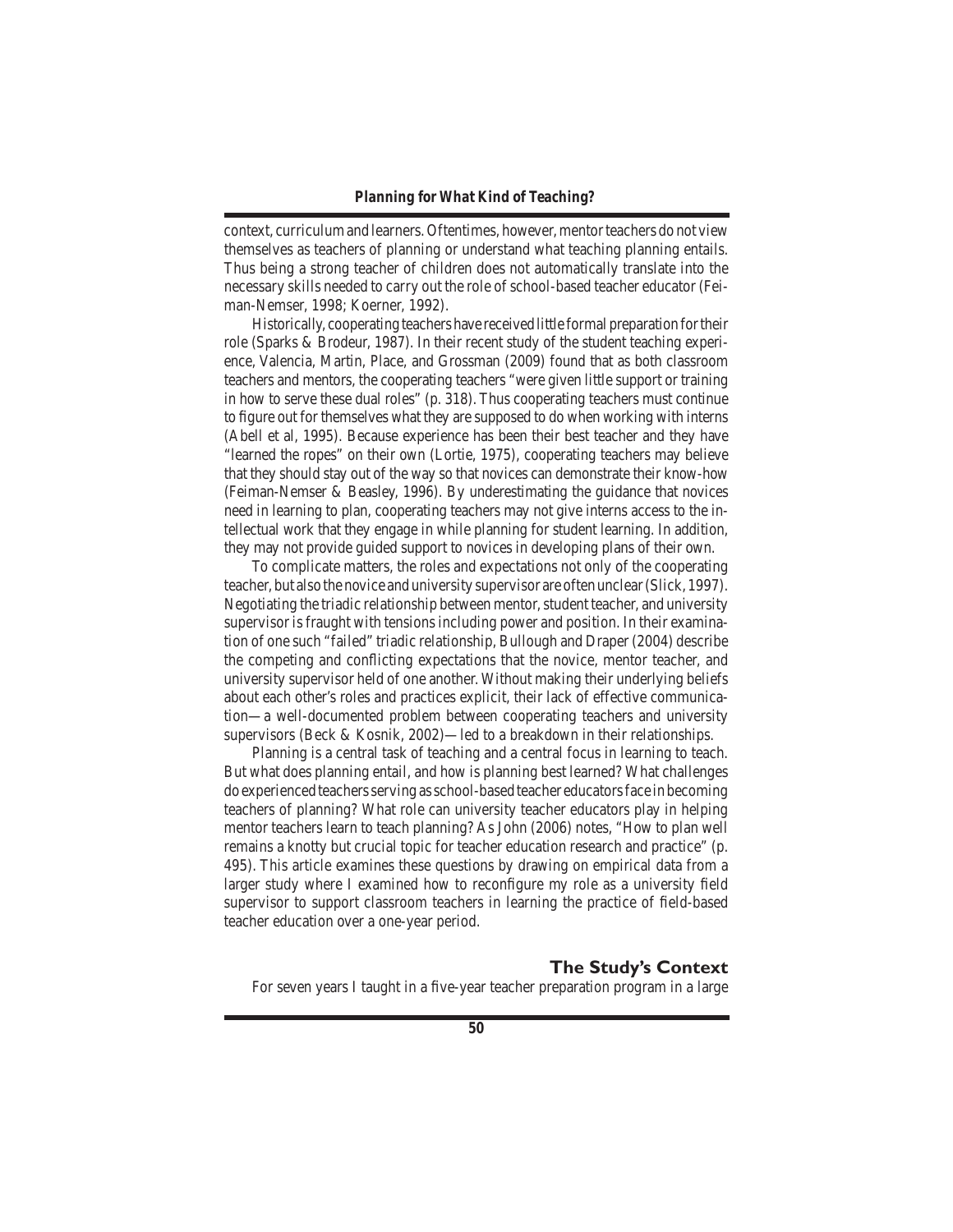Midwestern university. Designed to help preservice teachers integrate theory and practice, the program isintended to foster a democratic commitment to teaching all students, an inquiry-based approach to "teaching for understanding," and a commitment to creating learning communities in classrooms and schools. During the fifth year, teacher candidates complete a year-long internship with a single classroom teacher (e.g., collaborating teacher) where they are supported in blending teaching experience with inquiry and reflection. Interns are placed in small clusters of six to eight perschool building. Ideally, collaborating teachers assumemajorresponsibility for guiding, supporting, and assessing interns'learning to teach across the year. They are expected to view their intern as a learner, someone who is learning how to teach rather than simply demonstrating her know-how. Collaborating teachers' responsibilities fall into three broad categories: helping interns prepare for teaching; guiding interns' teaching; and supporting interns' efforts to reflect on and learn from their own and the mentor's teaching.

 Iserved as a university liaison in the teacher preparation program. Liaisons work in a single school building with six to eight interns. Liaisons' responsibilities fall into two major categories: supporting interns in their efforts to learn to teach, and supporting collaborating teachers in their efforts to mentor interns. My liaison work was at Sandburg Elementary School,<sup>1</sup> located in a rural community 15 miles from the university, which served as the specific site for this study. I served as liaison at Sandburg for three years. In the first year, I established relationships with the collaborating teachers and learned about the school context while supporting the interns placed at the school.In the second year,Iformally invited the six collaborating teachers working with interns at Sandburg to participate in a year-long study designed to explore new roles and practices for university and school-based teacher educators. Thus the collaborating teachers and I served as primary participants. The six interns placed with the six collaborating teachers were part of the study tangentially since my work with the collaborating teachers centered on helping them mentor their intern. All six collaborating teachers (CTs) had taught for at least 12 years, most of them at Sandburg, and all had served as CTs the previous year.

 Believing that collaborating teachers are well positioned to teach planning, I established a collaborating teacher study group where we met once or twice a month. We engaged in two tasks designed to examine and strengthen how the CTs supported and assessed interns'learning to teach. First, we clarified what we wanted our interns to know or be able to do at the end of the internship, in essence defining a curriculum for interns'learning to teach. We approached this task by identifying what as veteran teachers they already knew about core aspects of teaching, including planning. Second, we examined how to help interns develop specific knowledge, skills and dispositions by studying our own mentoring practice.

 The collaborating teacher study group created a context for the teachers' professional learning that contrasted sharply from professional norms in schools and conventional forms of teacher development.The social organization ofschools and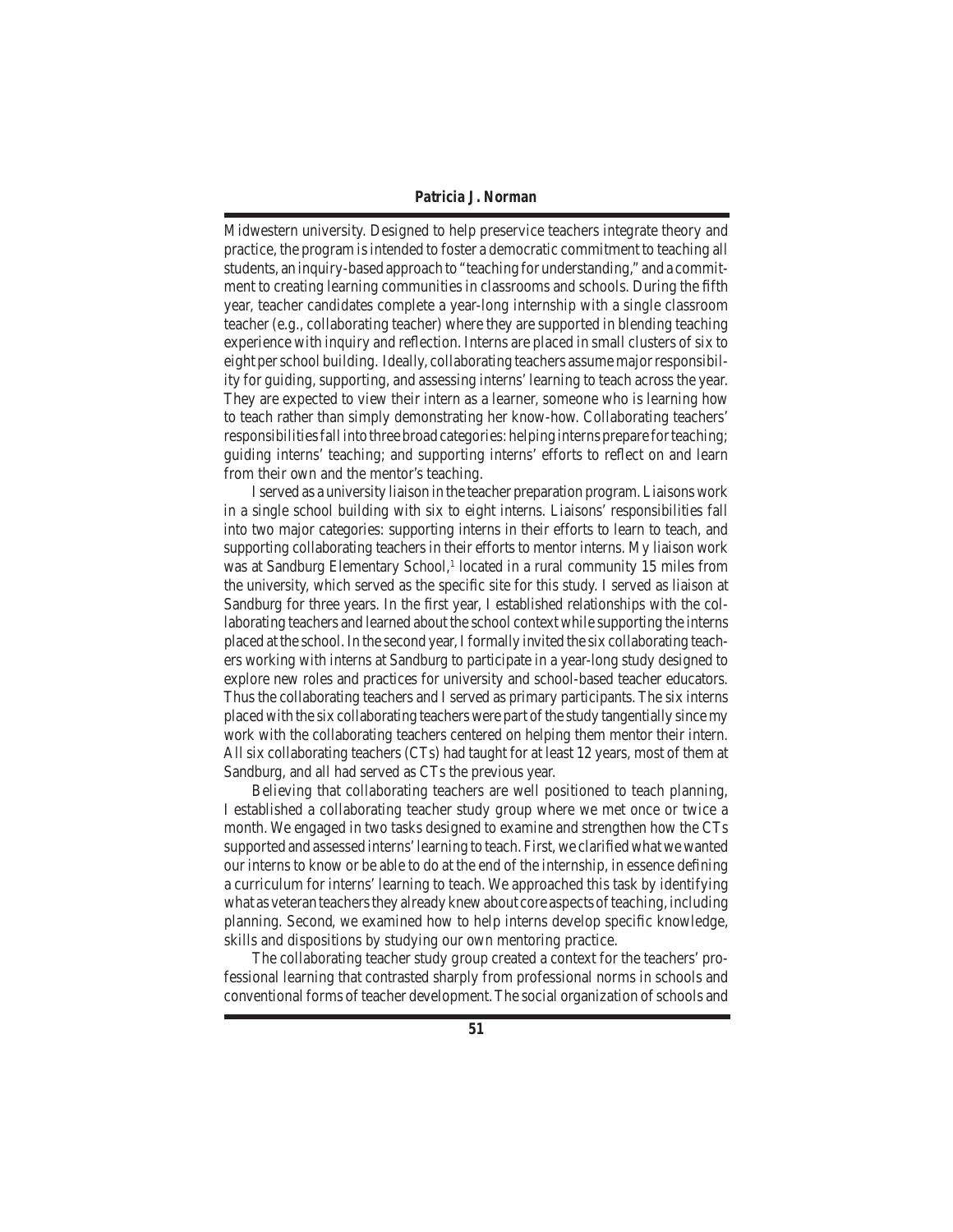professional norms of politeness and non-interference often leave teachersisolated in the privacy of their own classrooms (Lortie, 1975). This means that teachers rarely have opportunities to observe colleagues teach or to talk collaboratively about teaching in sustained and rigorous ways (Little, 1993). I hoped that the collaborating teacher study group would help us enter into what Little (1987) calls "joint work"—thoughtful and enduring interactionsthat "induce mutual obligation [and] expose the work of each person to the scrutiny of others" (p. 512). Rather than acting as a support group where educators swap stories or offer moral support, I envisioned the collaborating teacher study group as a context where we publicly disclosed our questions and dilemmas in supporting interns' learning to teach. I hoped that we would learn to engage in "critical colleagueship" (Lord, 1994), an inquiry-oriented, practice-based, self-disclosing form of conversation where participants raise questions about and carefully examine each other's practices while sustaining high levels of ambiguity and uncertainty. Learning *how* to foster passionate, sustained and self-disclosing conversation within the study group became an ongoing challenge for me.

# **Methodology**

 Drawing on Brown's (1992) notion of "design experiment, " I attempted to "engineerinnovative environments and simultaneously conduct experimentalstudies of these innovations" (p. 151). By creating, facilitating and studying our work in the mentor teacher study group, I examined not only my efforts to support the collaborating teachers but also their efforts to learn the practice of mentoring.

 Studying our practices as university and school-based teacher educators generated knowledge in two different domains—local knowledge and public knowledge (Cochran-Smith & Lytle, 1993). By "local knowledge," we developed context-specific knowledge that grew out of our own efforts to support the interns' learning at our school. We acted on that knowledge in the moment and over time. In addition, systematically studying the mentor study group sessions once they had ended enabled me to identify core challenges that both the mentors and I faced as school-based teacher educators. Sharing these findings with a wider scholarly audience generated "public knowledge."

I audio-taped the 19 mentor teacher study group sessions held during the school year, kept field notes and collected written documents related to each study group session (e.g., writing the CTs completed in response to specific tasks I posed and memos that outlined upcoming sessions or summarized key ideas from previous interactions). In addition, I held formal interviews with the six collaborating teachers near the end of the study that focused on their beliefs about good teaching and mentoring as well as their experiences as learners of mentoring. I also conducted a group interview with the six teachers where I asked for their feedback about our collective work in the study group.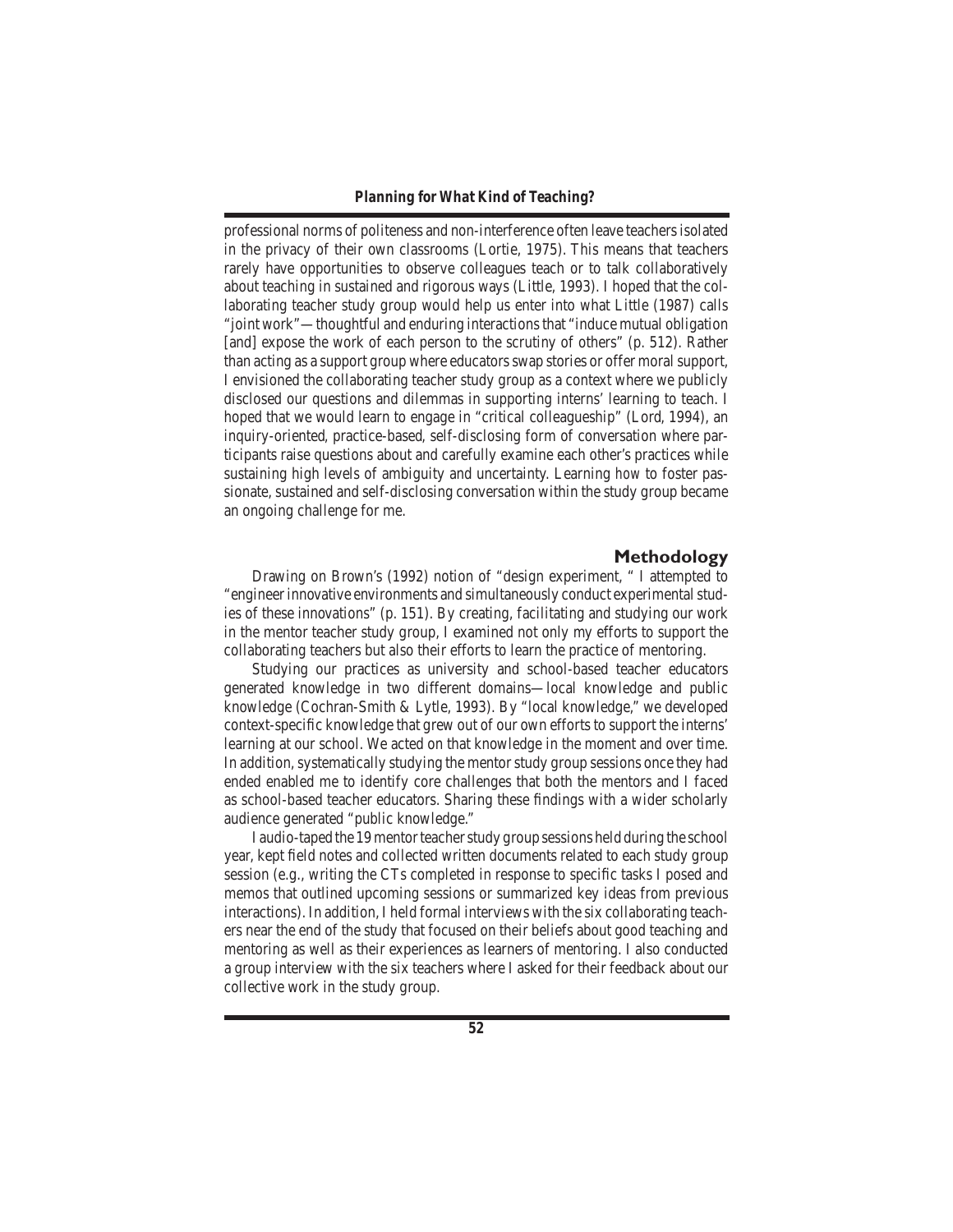Data analysis occurred in two phases. Given my commitment to use the study as an opportunity to learn from and improve my practice as a university teacher educator, analysis occurred throughout the data collection year. I immediately transcribed study group sessionsthat focused on planning then met with university colleagues for support in initially analyzing the discourse. Specifically, I asked my colleagues to help me trace particular ideas that received extended attention during a study group session, and to consider how to frame and facilitate future study group sessions in light of what transpired during the session we analyzed.

These early analytic sessions helped me evaluate my practice as the "researched." But I also had to move beyond those initial reflections-in-action, re-searching the events captured in order to understand why events unfolded in the way they did rather than simply evaluate my performance. In the year following data collection, I analyzed individual CT study group sessions using a process of "inductive analysis" (Erickson, 1986). After segmenting each session into chunks that marked different phases of our interaction, I examined each chunk in terms of exchanges between participants, paying attention to moves particular participants made, including who initiated topics of conversation, who responded, how and why.After writing narrative accounts of individual sessions, I looked for exchange patterns within and across study group sessions, examining how our conversations unfolded over time. Finally, Isolicited several participants'views on the credibility of my analysis by reading and responding to a written draft of my findings. Two of the CTs met with me in person to provide feedback while a third shared her response in writing. In general, the three participants felt that I had accurately described and analyzed our work together.

 Several major themes emerged from the analysis of study group sessions. Part of our work in the study group involved *identifying a curriculum for learning to plan*. While we were able to reach consensus quickly, we *lacked a shared vision of the kind of planning and teaching that we expected interns to engage in*. Moreover, we *held divergent ideas about who was responsible for teaching interns to plan and how to do so*.

# **What Does Good Planning Entail?**

 The university's professional standards specify what interns should be able to do as planners of instruction: frame worthwhile purposes; gather, assess and adapt a range of curricular resources; check their own subject matter understanding; consider what students already know; and decide how to introduce activities, organize and engage students, and guide and assess their learning. Not wanting to assume that the collaborating teachers shared this vision of good planning, I invited them to consider how they themselves plan by asking, "What does good planning entail? What do you have to consider when you're creating a lesson plan?" After jotting down their individual thoughts, their lively conversation generated a list of 26 different aspects of planning which I later organized around three central themes: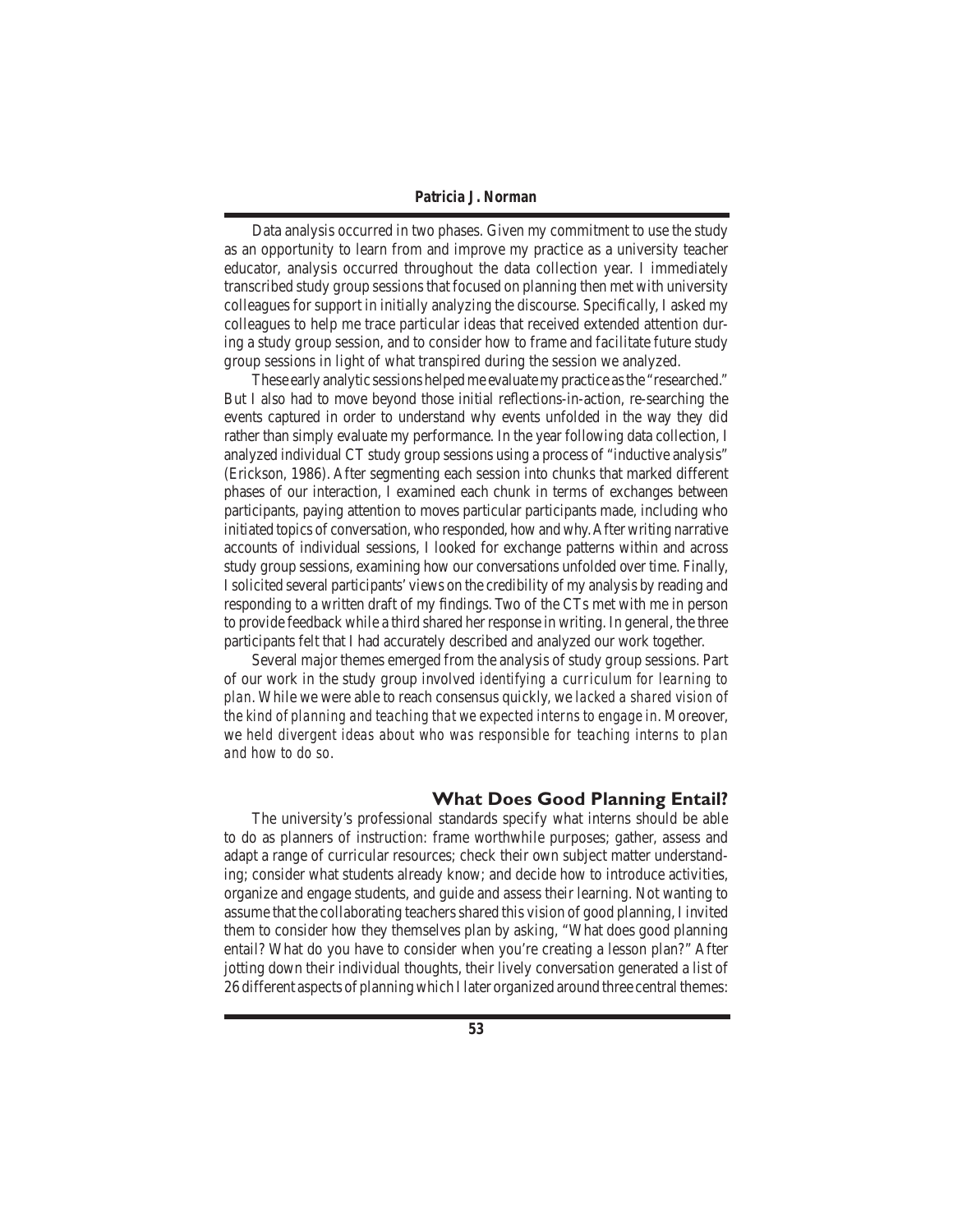(1) getting inside the content; (2) considering the students; and (3) mapping out the actual lesson. Considering how the content fits into the larger curriculum and relates to students'lives, strengthening one's own content knowledge, determining what students already know, choosing activities linked to stated purposes, and mapping out the nitty-gritty details (e.g., introduction, materials, directions, closure, assessment) were all aspects of planning the CTs mentioned.

 Several commented on the remarkable similarity in their ideas about planning. The tone of their comments was one of surprise and pleasure. One teacher noted, "When you compare our lists, they used different words but it was the same ideas." I had been struck by the similarities between their own vision of good planning and the program's and was excited about these parallels and the collaborating teachers' apparent consensus. In retrospect, however, our conversation suggests a kind of premature consensus that shadowed real differences in what kind of planning we expected interns to complete and who was responsible for teaching planning to novices.

# **Planning for What Kind of Teaching?**

 An ongoing tension that arose in the collaborating teacher study group was the question of what kind of teaching interns were planning for. The university's teacher preparation program viewed instruction as inherently unpredictable, uncertain, and messy in nature. Teachers must be able to draw on their knowledge of students, content, and pedagogy when entering into complex, unpredictable interactions with a particular group of children around a particular concept given a particular context (Ball & Cohen, 1999; Ball & Forzani, 2009). In other words, teaching depends on being able to "make reasoned judgments in the context of action" (Lampert & Ball, 1998, p. 29).The teacher preparation program embraced a vision of teaching that issimultaneously content-rich while also attending to the needs, interests, and capacities of students. Teachers pose problems of immediate or emerging relevance to students, structure learning opportunities around core concepts that extend across the curriculum, and seek out, value, and use children's present conceptions and ideas to help them develop deeper subject matter understanding (McLaughlin & Talbert, 1993).

 Such a vision of good teaching has implications for planning. Yinger (1993) arguesthat teaching involvestwo related aspects of practice: *performance* and *consideration*. Performance encompasses "the doing, the enacting, the accomplishment of practical action" whereas consideration refers to "careful thought and attention directed toward past and future performance conducted apart from the immediacy and demands of actual performance" (p. 83).Yinger notes that consideration often occurs when *planning* before teaching and *reflecting* after teaching. Performance occurs when *implementing* one's plans.

 This *planning-implementation-reflection* cycle, based on a rational model associated with Tyler (1949), has dominated normative thinking about instructional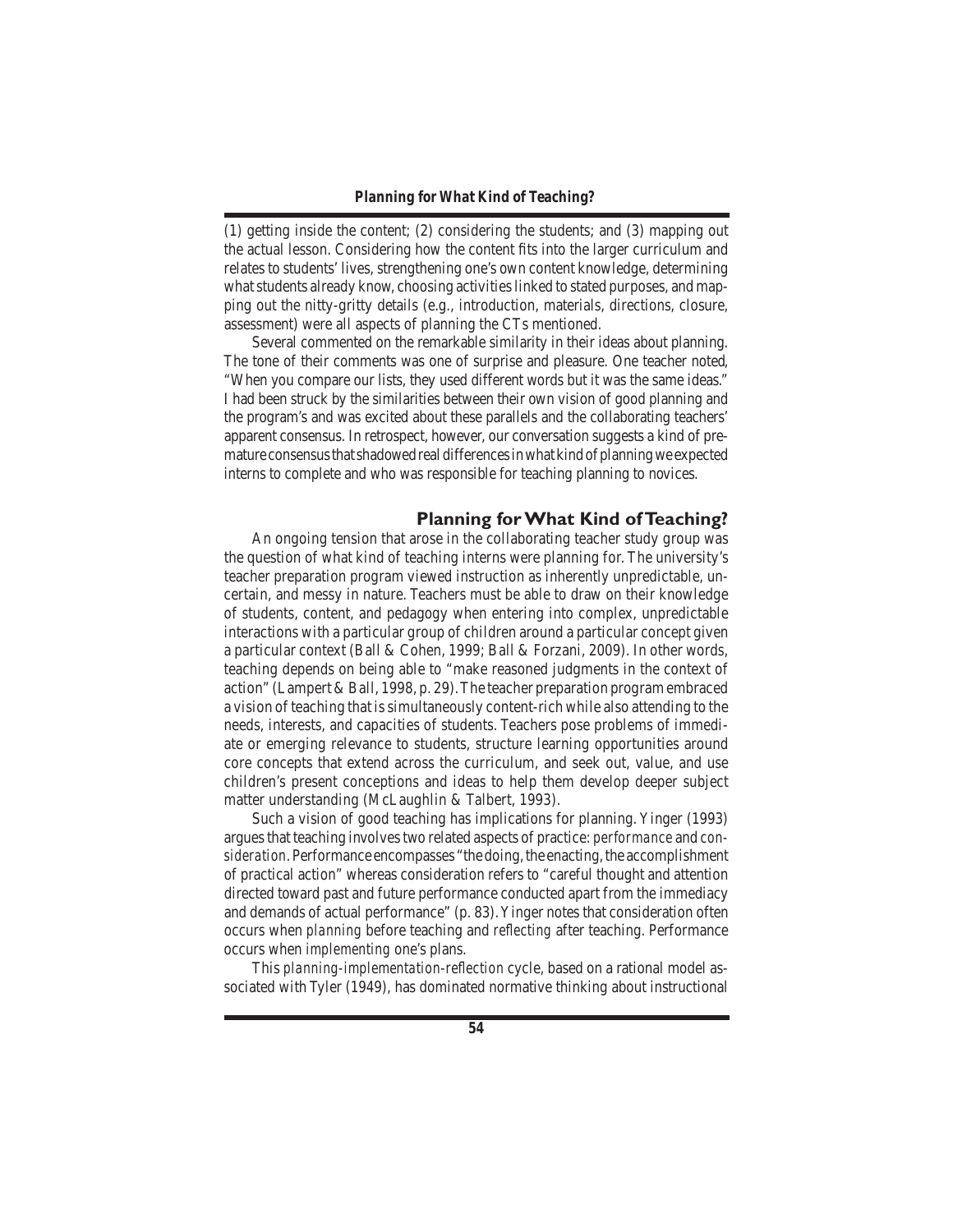planning. First, the practitioner identifies educational purposes based on perceived student needs. Next, she considers what learning activities will help children achieve those goals, choosing the best alternative given her desired goals and outcomes. Once the educational experiences are chosen, the teacher considers how they can be effectively organized. Finally, she develops a means to assess whether her purposes have been attained. This four-step linear model allows teachers to deal with uncertainty by seeking to eliminate it through controlled action.

 The model, however, falsely separates the interactive processes of consideration and performance (Yinger, 1993). Teaching is inherently uncertain and unpredictable. While a teacher can plan what questions to ask, for example, she can never know with certainty what ideas such questions will elicit from students nor how she will respond in the moment in order to probe students' thinking. In order to acknowledge the essence of good teaching, responsiveness to students, Yinger offers an alternative framework: *preparation, improvisation,* and *contemplation*. Unlike planning where the goal is to avoid the unpredictable, preparation recognizes that a certain amount of uncertainty is not only inevitable but also desirable during performance. Preparation, then, involves getting ready, becoming receptive, equipping oneself. Preparation invites possibility rather than attempting to constrain it. Yinger points out that to adopt a stance of preparation rather than planning does not mean that one never considers the future. Rather, consideration is carried out with a stance of responsiveness rather than with the desire strictly to implement. Every teacher both prepares and plans, implements and improvises, reflects and contemplates. The difference lies in how she defines good teaching. For Yinger, teaching is about skilled performance "that is especially sensitive to moment and place" (p. 85) meaning that the teacher is responsive to the content being learned, the context in which it is learned, and the students themselves.

 The university's teacher preparation program shared Yinger's vision of good teaching where teachers are responsive in the moment to students'questions, ideas, and confusions.As we began to discuss planning and learning to plan in the collaborating teacher study group, the teachers' ideas about preparation and improvisation seemed to resonate with Yinger's, noting that teachers must be responsive in the moment and willing to veer from their plans. For example, Peggy stated, "Some of the things I do say up there are on the fly. They just come to me. Some examples I just pull in from my own life or from something I read in the paper, and it isn't planned. But I can improvise." When Sandy asserted that you must be willing to abandon lessons that are not going well, her colleagues strongly agreed.

*Sandy*: Sometimes you plan a lesson and it's just not going and you cut your losses, like okay, this is it.

*Peggy*: Might as well put this away! This was way too hard.

*Kelly*: I'm honest with the kids, [saying] this didn't work because of this, and we learn from that and we use flexibility.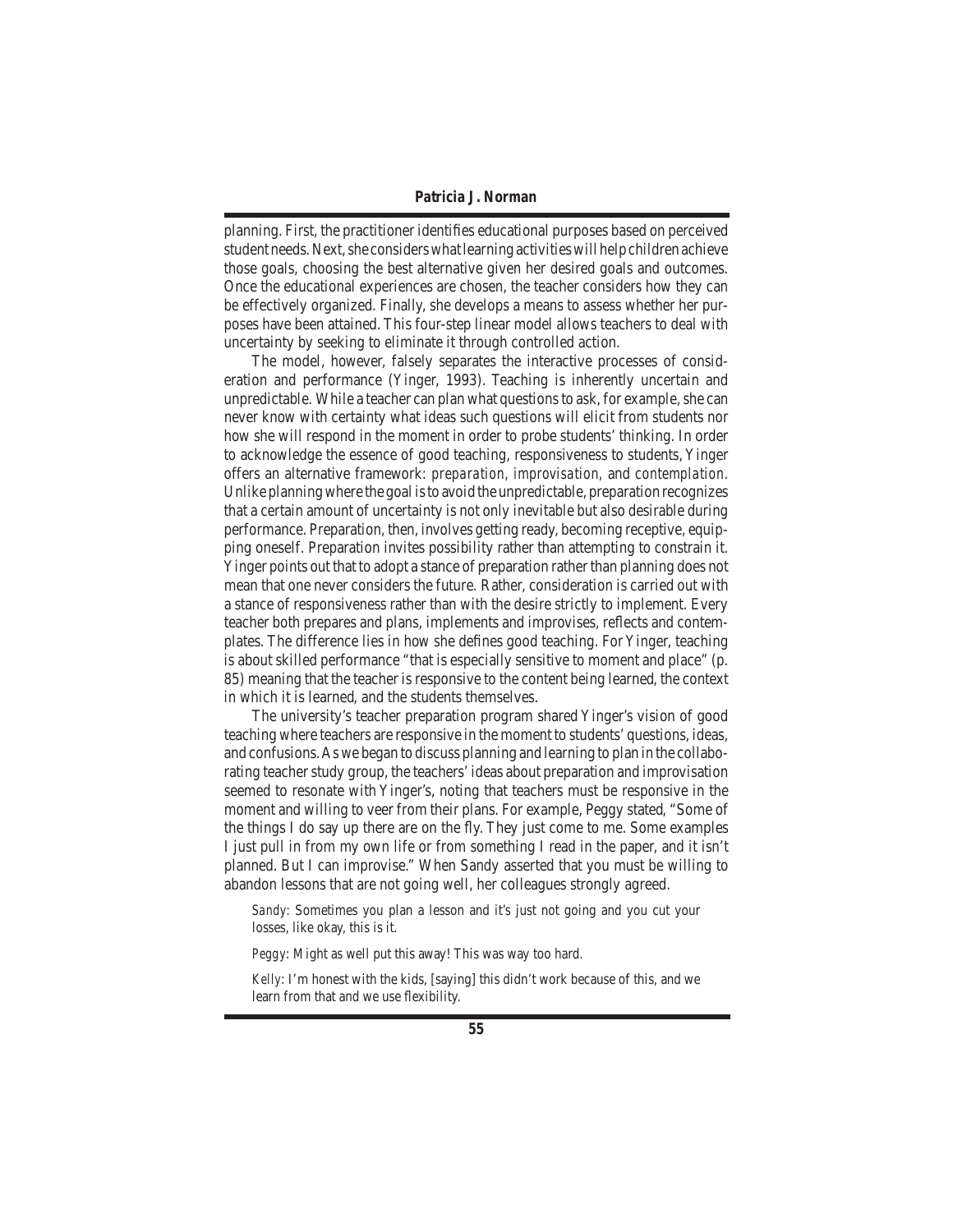*Peggy*: I think the interns want to follow their plan.

*Shelly*: Like Bonnie said, you've got to have Plan B and sometimes you need Plan C.

 While the collaborating teachers noted the importance of flexibility and improvisation while teaching, their notion of being responsive in the moment had more to do with whether or not a lesson was "working" than how to be responsive to students' thinking. Certainly the program, like the CTs, expected interns to be willing to veer from their plans based on how the lesson unfolded, but the program also expected interns to consider how to elicit and respond to students' ideas.

 Further evidence that the collaborating teachers' vision of good teaching differed from the university's vision surfaced as interns received planning support in university-based graduate coursework.Throughout their internship, internsreceived guidance from university faculty in planning a literacy unit "from scratch" based on district, state and national curriculum standards, adapting a mathematics unit using high-quality published curricular materials chosen by the university teacher educator, and designing a science unit based on the conceptual change model of instruction. In particular, the university science methods instructor had organized her graduate course around the conceptual change model of instruction<sup>2</sup> and expected interns to try to enact it. Tensions arose as the interns tried to negotiate what and how to teach in ways that satisfied both their collaborating teacher and university instructor.

 When the Sandburg interns attempted to clarify the content they would teach during a two-week science unit, several CTs voiced concerns that the interns were focusing their units too narrowly on a single concept. The teachers felt pressure to "cover so much" that they could not justify having the interns spend two weeks "on one thing."

*Bonnie*: [My intern] picked the solar system. But now her instructor said that what I'm asking her to teach about the solar system is too broad. But these are all the things that *I* have always done. She wants her to just focus in on one thing. That might be all right for that two-week period but you still have to hit on all of these other areas too… We have so many things to get done that you can't take a block of time like that.

*Mary*: One concept.

*Shelly*: When you look at what we have done with our curriculum in the last five years—and everyone is feeling this right now—is that I am being asked to cover so much that you don't have two weeks to devote to one concept.

Unlike the interns'university course instructor who expected them to help students develop conceptual understanding, their collaborating teachers expressed feeling pressure to cover the curriculum due to recent accountability measures. This pressure led them to expect the interns to engage in similar planning and teaching practices. Such an approach to curricular planning, however, often leads teachers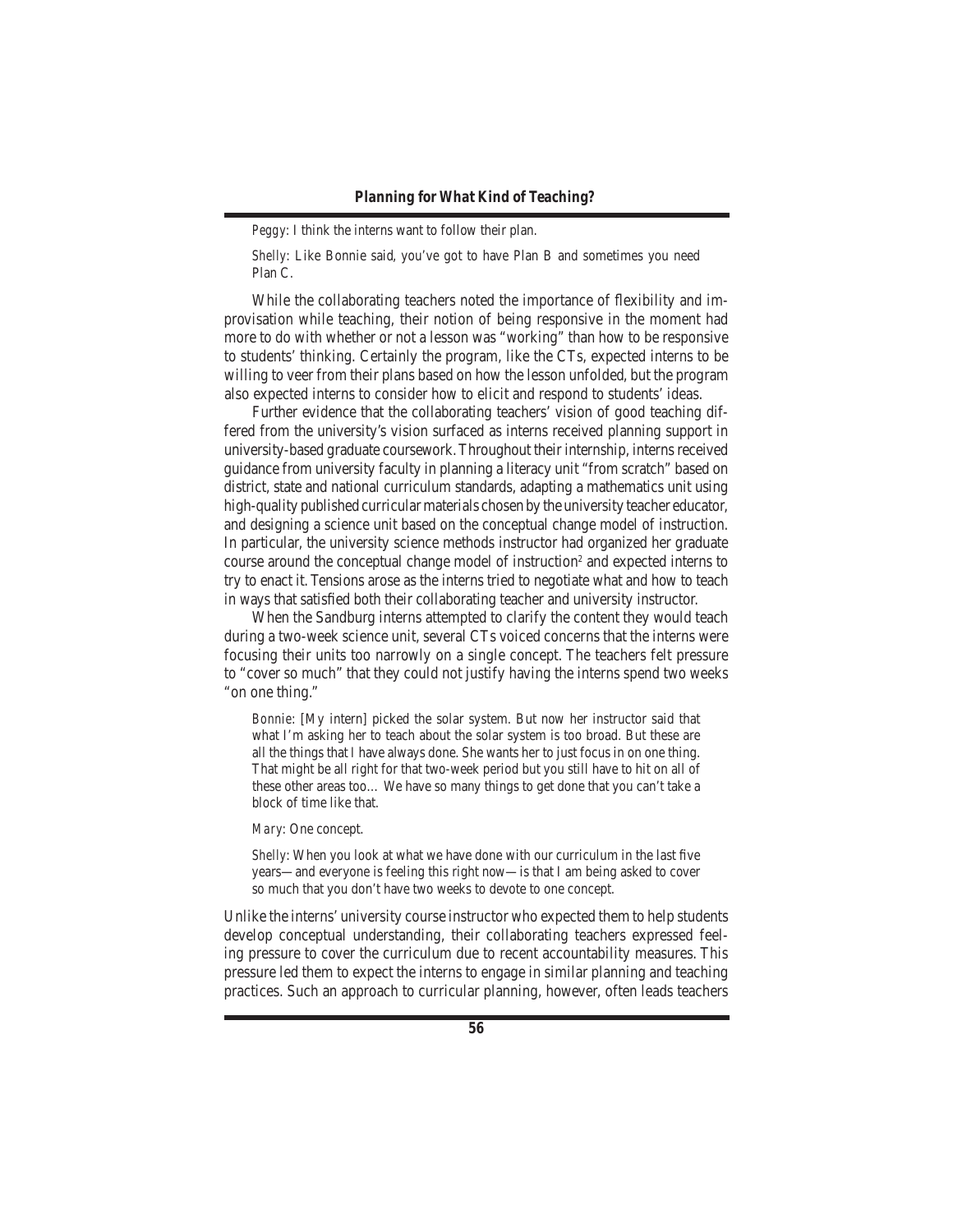to march through large amounts of information without helping students grapple with such questions as: "what's the point? What's the big idea here? What does this help us understand or be able to do? …Why should we learn this?" (Wiggins & McTighe, 2005, p. 16).

# **Who Is Responsible for Teaching Interns to Plan?**

 As the collaborating teachers came to see that interns needed greater support in learning how to plan, we grappled with the question of who is responsible to teach it. Some felt that the interns could teach themselves simply by observing their mentor. For example, Shelly stated that interns

have to know, at this point, they've been with us, that we are not pulling this out of the air. We are not teaching off the tops of our head.

Her comment suggests an assumption that even though an intern may not see how her collaborating teacher prepares to teach, the mentor's plan should be obvious to the intern as she observes her mentor teach.

 Mary made a similar comment after watching a video clip of an intern who had not gained the students' attention before launching her lesson.

*Mary*: What happened two months ago right at the beginning when the [intern's mentor] teacher got up there and the first thing she did was get the class quiet and get the class's attention and "hook" them? I mean, she should have seen that several times. So it's kind of a surprise that she jumped into the lesson like that.

*Sandy*: But unless you discuss it, that's one of those assumptions we make. When I talked to my intern, I guess I made a lot of assumptions that she would know to get their attention first.

Mary's comment suggests several underlying assumptions. First, an intern is able to notice discrete pedagogical moves when observing her mentor. Second, an intern knows that when planning, she should consider how to perform similar moves such as how to "get the class's attention". Third, an intern has strategies to draw from when planning discrete pedagogical moves in her lessons. Sandy challenged Mary's stance that interns should simply know how to plan the opening of a lesson from watching what they as experienced teachers do. She pointed out that she herself had made similar erroneous assumptions about what her own intern had learned from watching Sandy's teaching.

 Some collaborating teachers believed the university was responsible to teach planning before teacher candidates began the internship or that I as the university liaison should assist them during their internship experience. For example, when Kelly realized that the interns learned about planning in undergraduate courses but that the program did not require teacher candidates to use a single lesson plan format, she stated,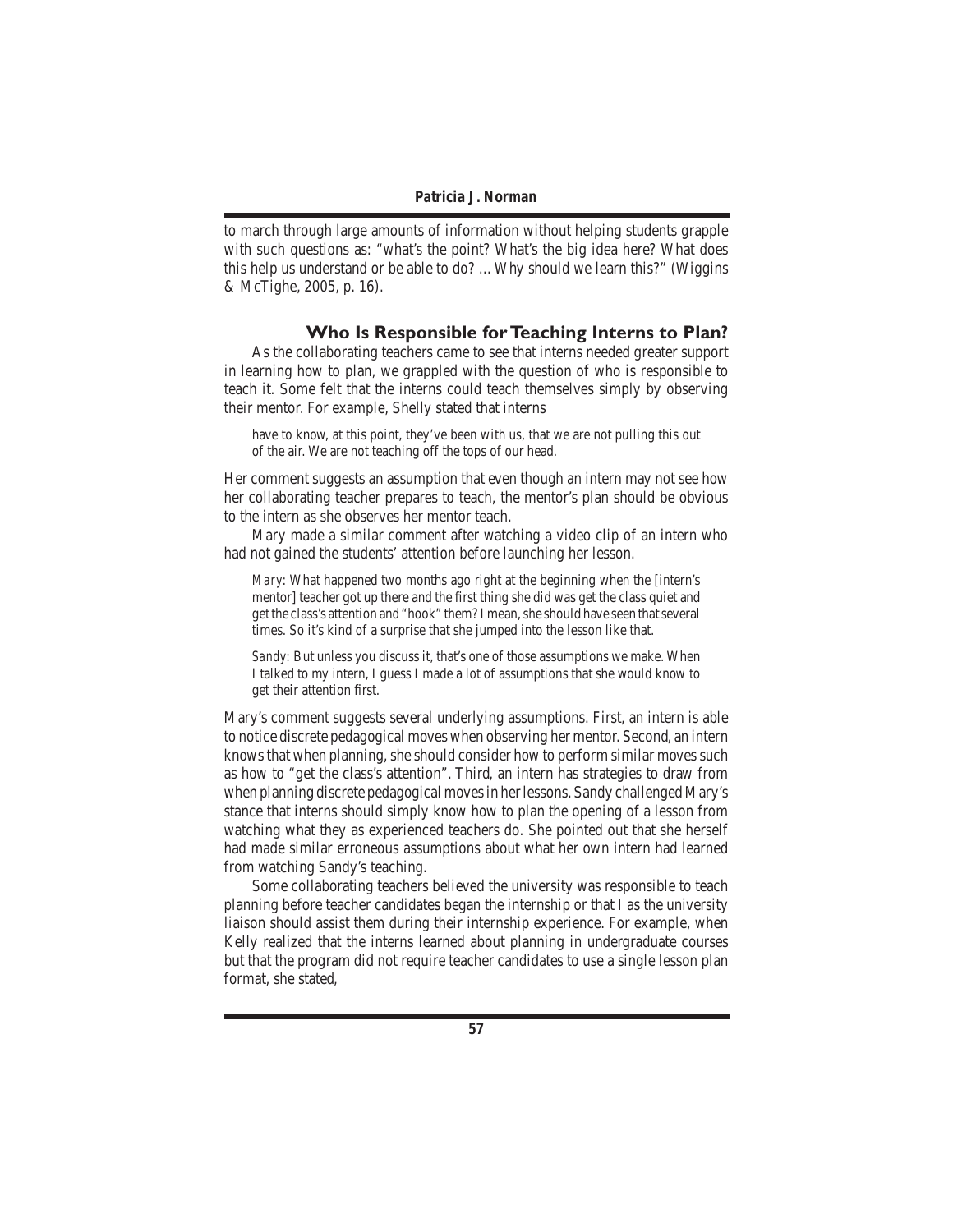I thought that they just came from the university with one that they were trained in using. I know at Central University they do that.

Shelly replied that she "would strongly encourage [the university] to rethink that" stance, suggesting that the responsibility for teaching planning rested with the university and that teaching planning meant training interns in how to use a given format.

Most of our study group conversations about who should teach planning, however, centered on how the collaborating teachers themselves could support the interns in learning to plan. Understanding *that* they had a role to play in helping interns learn to plan did not always help the mentors know *how* to enact that role, however.

# **Why Is Planning Challenging to Teach Novices?**

 As the collaborating teachers attempted to support their interns' planning, difficulties surfaced in using the collaborating teacher's planning as a site for her intern's learning as well as supporting the interns in planning for their own teaching.

# *Using the Mentor's Planning as a Site for the Intern's Learning*

Shelly, for example, invited me to sit in on a planning session she held with her intern, Beth. Shelly was developing an upcoming thematic unit on bears in her kindergarten classroom and wanted to help Beth better understand how Shelly approached this task. I had assumed Shelly would actually *do* the planning in front of Beth, naming what she was doing as she did so. However, Shelly talked *about* planning in the abstract by explaining how she plans in general, stating that she begins to plan by consulting district benchmarks which act as a "road map" in order to define her objectives. The resources and benchmark standards were sitting on the table, yet Shelly did not open them or show Beth how she actually makes those choices.

 Once Shelly has determined the purposes for her unit, she then "plans" it by gathering curricular resources and "think[ing] about all the content areas and asking yourself, 'how is this information important to a five year old?'" Again, Shelly had gathered a stack of children's books about bears that sat at a nearby table but did not show them to Beth or talk her through how and why she selected them or how she might use them in the unit. Instead she stated, "What specific materials will I need and how will I set up instruction? And what help will students need in learning how to use the materials?"

 Shelly's co-planning session stands in stark contrast to one described by Feiman-Nemser and Beasley (1997) in which the mentor, Beasley, assisted her intern's performance by guiding and supporting the intern as they jointly worked on teaching tasks that they both found meaningful and authentic. The authors state that the primary goal of this mentored assistance was to accomplish teaching tasks, not simply to teach the novice. It was through their joint participation that the novice learned. Throughout the planning session, Beth appeared bored and disinterested. She moved farther and farther away from the table and slumped in her chair as Shelly talked at her. While impressed with Shelly's ability to articulate her approach to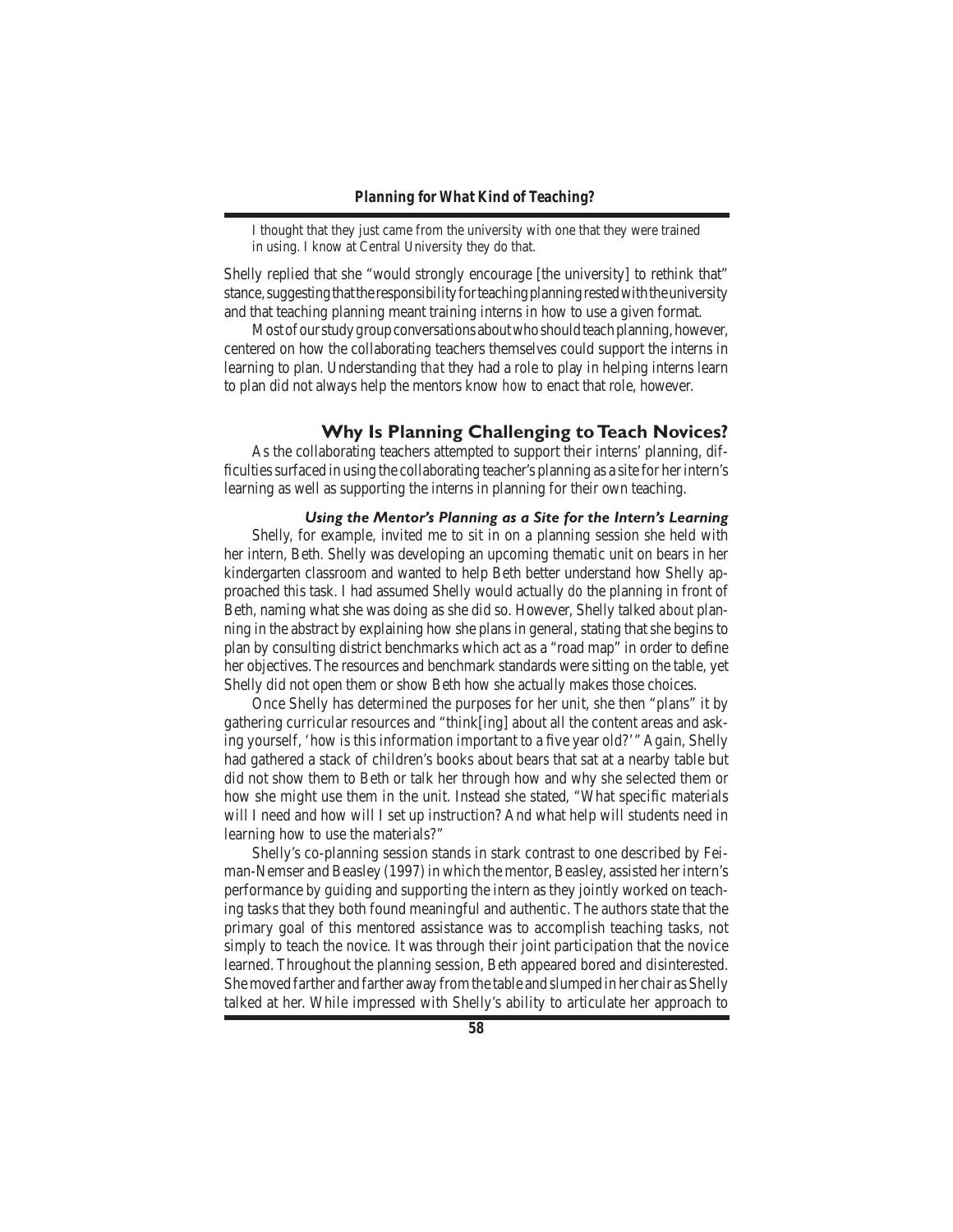planning from scratch, I wondered what impact it may have had on Beth's learning to plan and how much more powerful the experience might have been if Shelly had actually engaged in the authentic task of planning *with* Beth.

Study group sessions revealed additional challenges the mentors faced in making the intellectual work of planning visible to their interns. For example, Peggy noted that since her "units of study have not changed drastically in years," she does not need to engage in extensive planning. Thus she realized that she was not modeling planning for her intern since this was no longer an authentic task for her. Moreover, Bonnie noted that after teaming with her colleague, Mary, for six years, the two of them often plan in only a few minutes, something interns are unable to do.

*Bonnie*: Mary and I talk about things, and in two or three sentences we fill in each other's endings to our sentence and we've got the lesson planned and we're gone. That's really hard for somebody new.

Bonnie's comment about her ability to plan quickly with Mary resonated with Sandy, who team taught with another mentor. As veteran teachers, they recognized not only can they anticipate what their team teacher is thinking, but also that their few words convey quite a bit of meaning about what they plan to do during a given lesson. Bonnie noted that novices would struggle to understand this "short hand" form of planning.

 Complicating matters further was the fact that the collaborating teachers prepared for instruction differently than their interns. Unlike novices, veteran teachers rarely write extensive plans. In her ethnographic study of twelve elementary teachers, McCutcheon (1980) found that they only recorded their planning to meet administrators' demands or create guidelines for substitute teachers. Most teacher planning is done mentally rather than on paper (Morine-Dershimer, 1978). They can rely on mental visualization and a few jotted notes in their lesson plan book to prepare them for teaching. Simply recording "Math, pp. 110-112; Questions 3-9" in a lesson plan book serves to jog a veteran teacher's memory and enables her to figure out the details as she teaches.

 While experienced teachers can often "schedule" activities by recording a few sparse details, novices lack well-developed ways of thinking about teaching, students and subject matter. The same notes for math instruction do not trigger bigger ideas about lessons or pedagogy. Understandably, novices need to spend more time getting ready to teach lessons so that over time this form of preparation can become a mental habit. Because interns need to plan much more explicitly when preparing for instruction, teaching planning requires mentors to plan in ways they normally do not engage in.

Even if experienced teachers thoughtfully plan for students' learning over time, their practical knowledge is embedded in their action (Leinhardt, 1988) as they draw on their knowledge of students, context, content and pedagogy to develop a mental picture of what a lesson will look like (Clark & Yinger, 1979). Oftentimes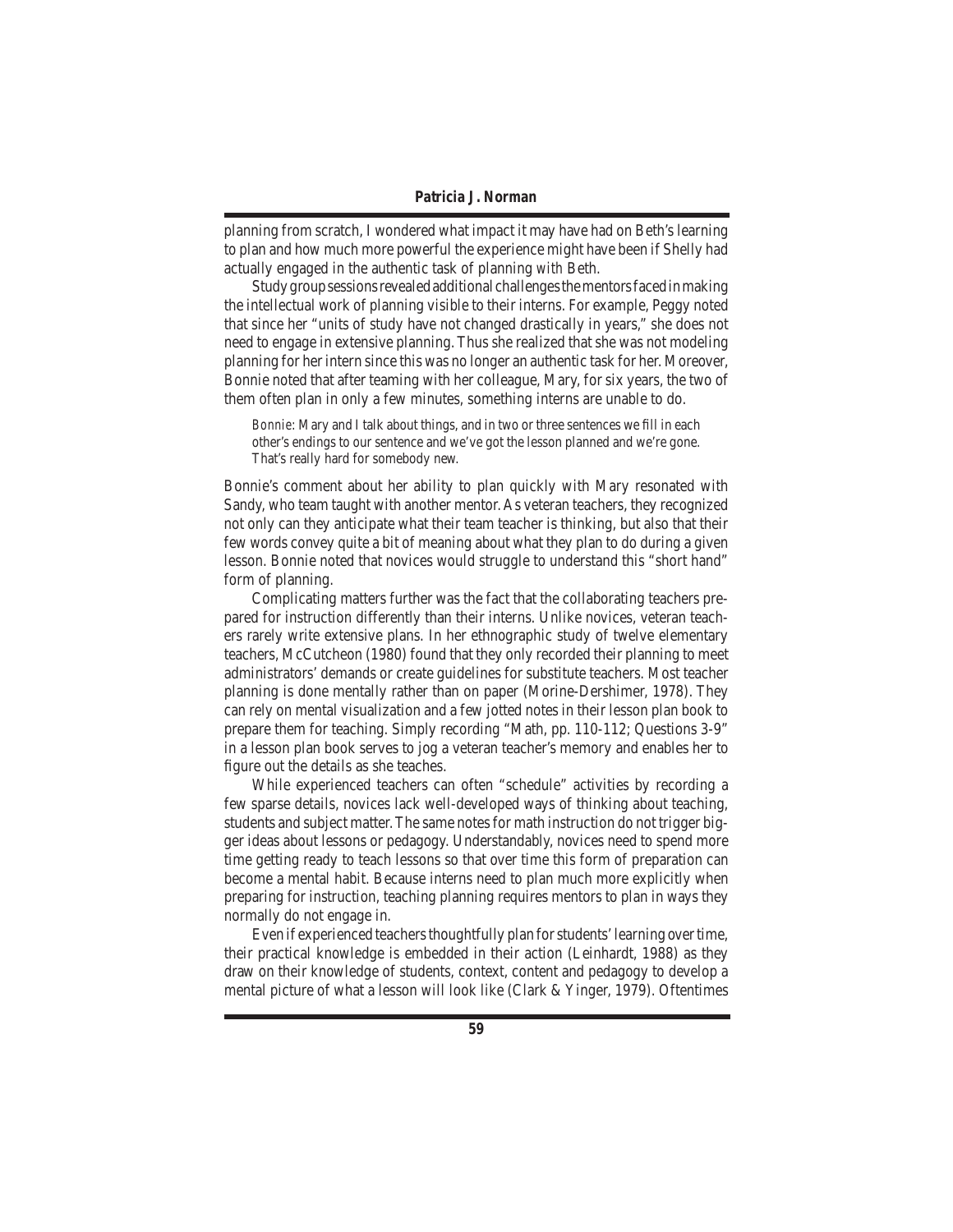unaware of their approach to planning and the intellectual work they put into this task, mentors may not know how to make their planning efforts visible to a novice. Thus interns may lack access to the ways their mentors prepare for instruction.

 This was true of the Sandburg collaborating teachers. Over time they became more aware that the way they plan as experienced teachers is an insufficient form of preparation forinterns. For example, Peggy remarked that when they themselves were prospective and beginning teachers, writing "hundreds of lesson plans" enabled them over time to do that kind of preparation in their head rather than on paper.

*Peggy*: Do you know how many hundreds of lesson plans we had to write?

*Shelly*: We had to script everything.

*Peggy*: But do you see what I mean? That gave us the background. And later, then you get to where you can do the planning in your head because you have done so many written plans… I guess that's a problem, too. I'm probably not modeling it enough because so much of it comes out of my head.

Peggy recognized that because she no longer needs to plan on paper, she has not demonstrated the intellectual work of planning for her intern since so much of it occurs "in her head."

 As a further example, in a separate study group session Peggy described an incident where she had designed a science lesson she expected her intern, John, to teach while she was out of the classroom. After he taught this lesson, Peggy taught the same lesson to a different fifth grade class with much different results which prompted to her to think about why.

*Peggy*: When we were gone last Monday, my science class was playing a game. I tried to tell John some of the things to anticipate with playing a game. I walked back in and said 'how did it go?' and he said it was chaos. Yet when I did it with Tanya's class following the same general guidelines—now maybe I hadn't been specific enough. I asked him over and over 'are you set? Do you know what you're going to do?'I don't think it was specific enough for him to follow. Tanya's class did it. And he walked in and I said to him later on, 'did you notice a difference?' and he said 'yeah, they were really under control.' So I think that he thought he'd planned it out in his head. But nothing had gotten written down. And I think he thinks he can do that if they're my lesson plans… But my lesson plans aren't detailed enough for him.

*Liaison*: As a novice, he cannot pull off what you can in a few notes to yourself.

*Peggy*: So maybe I should have written them more detailed to give to him.

As Peggy recounted what had happened, she seemed to realize that the plans she leaves for herself lacked sufficient detail for her intern and that in the future she should be more explicit if she wants John to teach from her own written plans.

Peggy's experience mirrors that of Feiman-Nemser and Beasley (1996). While planning a wordless picture book activity with her student teacher, the mentor, Kathy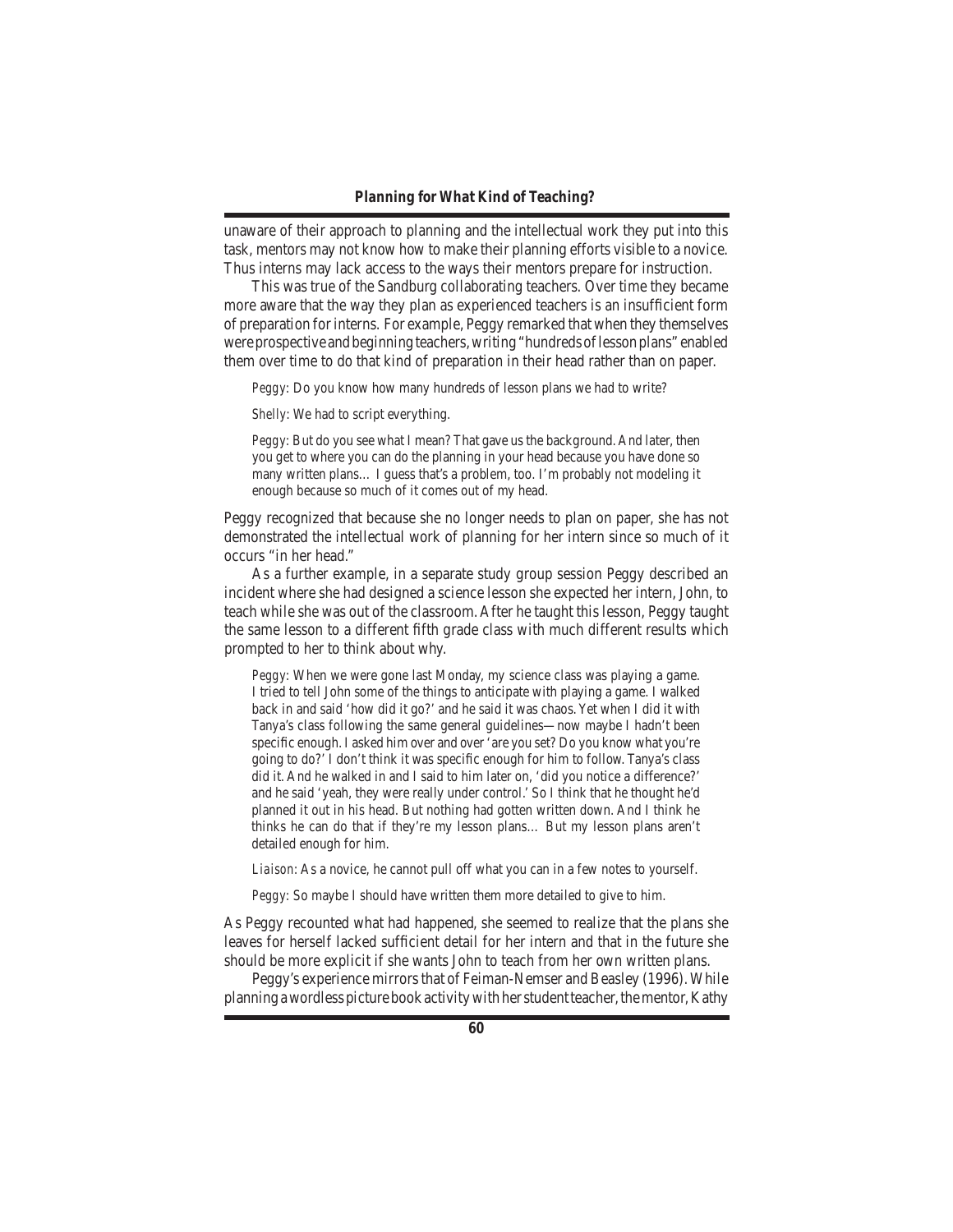Beasley, made sure her student teacher understood the purposes for using the text. After mapping out the components of the lesson, both felt confident that the student teacher was prepared to teach it. The next day, however, Kathy was surprised how her student teacher "read" the story and how disengaged the students were. After teaching the same lesson herself the next day, Kathy realized that she knew a lot about *how* to present a wordless picture book to children, knowledge she had been unaware of when she had planned with her student teacher the previous day. Because Beasley's extensive practical knowledge was not readily available to her, she underestimated what she knew about teaching and needed to talk about with her student teacher.

In addition to challenges that the mentors encountered using their instructional planning as a site for interns' learning to plan, they also experienced difficulty in supporting interns' own efforts to plan.

#### *Supporting Interns' Planning*

After generating our ideas about good planning, we used those ideas to analyze an intern's recent lesson plan. As the CTs recognized how little this intern understood about planning, one mentor suggested that we design a lesson plan format for the interns to follow, reasoning that interns "need a springboard, somewhere to start." Her suggestion led us to generate a set of questions to guide interns' planning. Their collective efforts resulted in the "Sandburg Lesson Plan Format" (see Figure 1) which included key questions organized around two sections: (1) clarifying the content and (2) designing the lesson. Each section contained several subheadings with questions that followed. For example, under "Objectives," two questions were listed to prompt interns' thinking: What do you want the students to learn/understand? and Why is this content important/relevant to them? The following four questions were listed under the subheading "Opening": What signal will you use to get students' attention? How will you 'hook' the students so they want to learn more? How will you connect what you did yesterday to what they will do today? How will you help the students see how the content is relevant to their lives?

 After generating this document the collaborating teachers grappled with how to introduce it to their intern. One CT proposed that they themselves first develop a lesson using the format before expecting the interns to use it.

*Kelly*: We should model writing through one, talking through one with the interns. We could model going through a lesson that we're going to teach so that we're getting those parts in there.

I reinforced Kelly's suggestion, restating that each teacher should develop a lesson using the guiding questions, adding that the interns could use the mentor's plan while observing to note where the mentor had modified her plans in the moment and to underscore the interplay between preparation and improvisation. Everyone agreed to Kelly's proposal.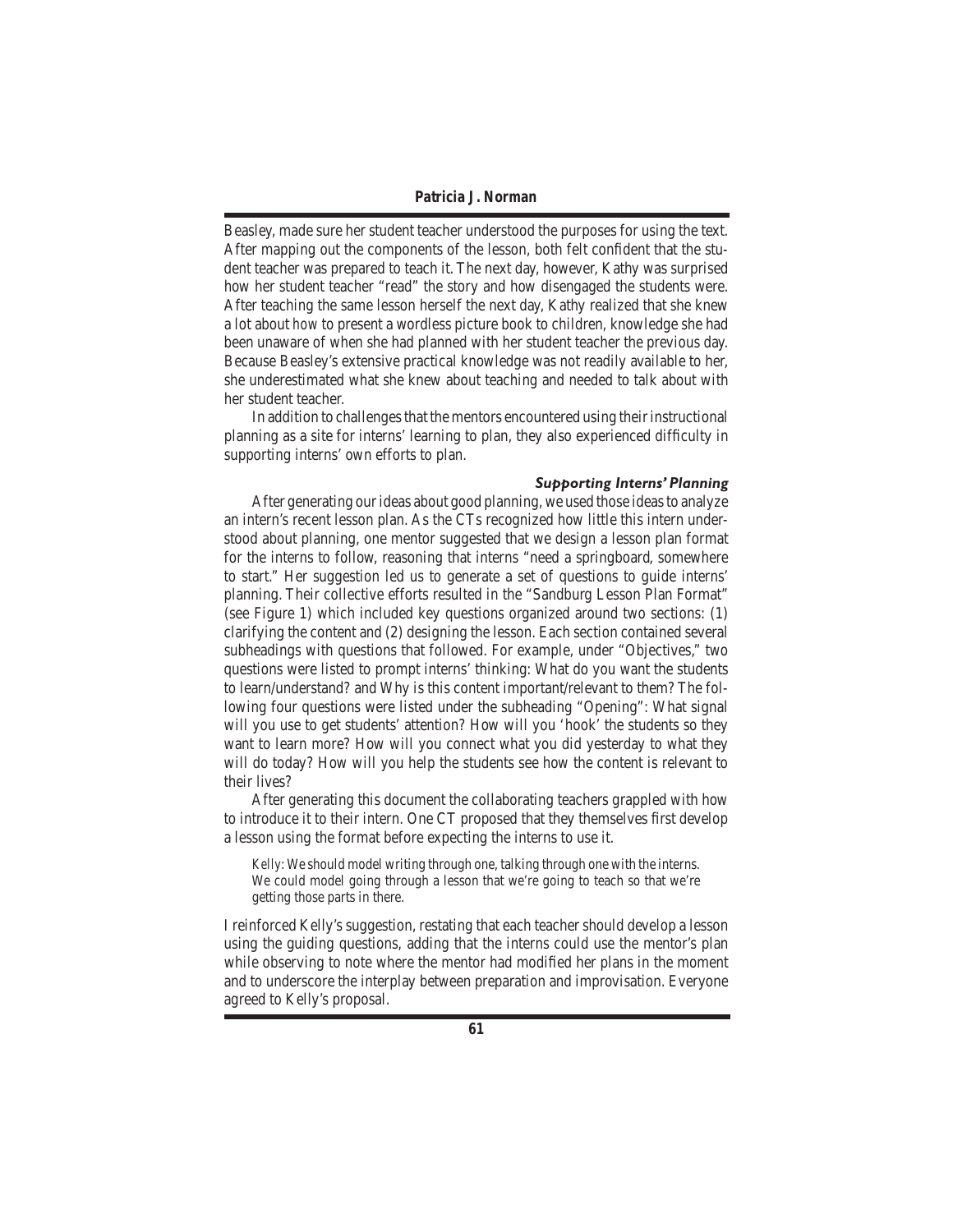When the study group met again several weeks later, however, all six collaborating teachers reported that they had not modeled using the questions to guide their planning for their intern's benefit. Moreover, none of the CTs had required the interns' written plans to demonstrate that they had considered the guiding questions. One mentor explained that because "there wasn't a whole lot of interest" from her intern, she "didn't take it further." Another thought the lesson plan format was "optional" for interns so she had not required its use. A third mentor simply stated that her intern "was not using the format."

 What might have led every collaborating teacher to veer from what I had believed was our agreed upon plan to introduce the lesson plan format to the interns? Perhaps they were unwilling to use the format to develop an extensive lesson plan because they normally did not engage in this lengthy form of preparation. Sandy seemed to express this sentiment during a later study group session. When Mary

# **Figure 1 Sandburg Lesson Plan Format**

#### *Clarifying the Content*

Objective/Purpose

- what do you want the students to learn/understand?
- why is this content important/relevant to them?

Pre-assessment

- how will you find out what the students already know about the content?
- what may be particularly difficult for your students to understand?

How does this content fit into the larger curriculum?

### *Designing the Lesson*

Opening

- what signal will you use to get students' attention?
- how will you "hook" the students so they want to learn more?
- how will you connect what you did yesterday to what they will do today?
- how will you help the students see how the content is relevant to their lives?

Activity/Learning Task

- what is the task?
- directions?
- materials needed?
- specific questions to ask/explanations to give?

transitions?

Closure

- how will you recap what happened?
- how over time will the students be able to practice and eventually demonstrate what they have learned?

Student Assessment

- how will you find out what the students did/did not understand?
	- how will you use that information to modify your instruction?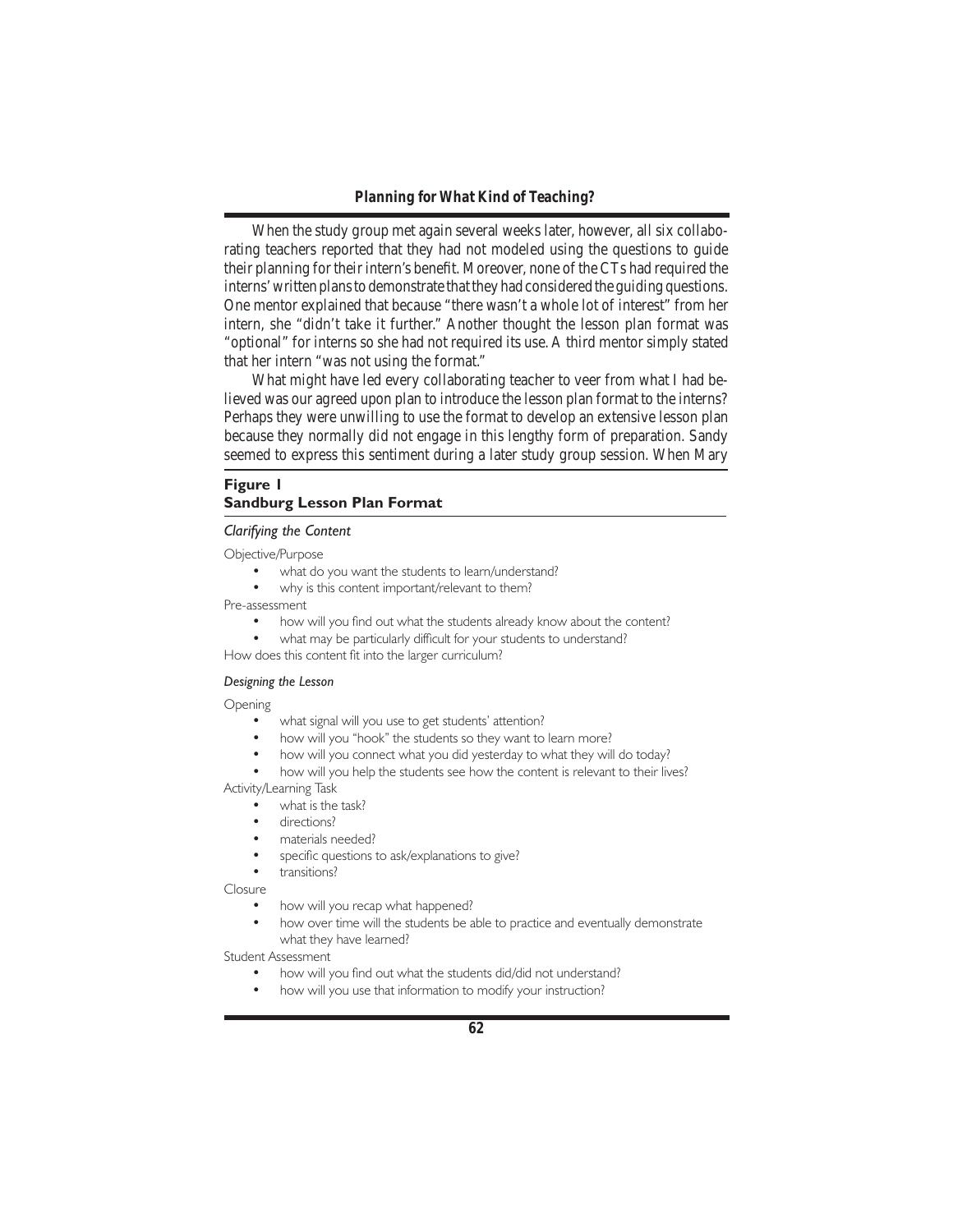suggested, as Kelly had earlier, that the interns "need to see us with a lesson plan like the kind we want them to do," Sandy replied, "I don't want to have to do that," perhaps because this kind of planning felt unnecessary and unwarranted.

 In addition, Wenger's (1998) notion of "reification" might account for the collaborating teachers' unwillingness and/or inability to follow through on their intent to use the questions to plan a lesson in front of their intern. Wenger defines reification as "the process of giving form to our experience by producing objects that congeal this experience into 'thingness'" (p. 58). When a community of practice engages in reification, they give form to their understood experience by producing some thing be it a tool, a representation, a procedure, etc. Wenger notes that the meaning of that artifact is not embedded in the thing itself. Rather, an artifact's real meaning and power lies in members using that artifact in their ongoing practice. In other words, the process of reification should lead to further negotiated action which in turn leads to additional reification of those experiences into artifacts.

 While the process of reification can be a powerful tool for negotiating meaning among group members, it can also pose a danger. The ability to organize and succinctly capture a group's experience can "lead to the illusion that one fully understands the processes it describes" (Wenger, 1998, p. 61). Thus reification prevails at the expense of using those materials/artifacts in practice to generate further meaning. The process of reification enabled the collaborating teachers to consolidate their experiences and understanding of lesson planning into a document; however, it is unclear how the understanding embedded in the format captured their actual practice as planners.

Perhaps lacking a deeper understanding of what planning entails beyond naming key components in the process, the mentors may not have been able to carry the document into their work as instructional planners and/or teachers of planning. There is some evidence to suggest that their espoused beliefs about good planning did not mirror how they actually approached this task. For example, while discussing the importance of helping interns frame worthwhile purposes, Peggy remarked, "Unfortunately very often the reason we're teaching something is because that's what is taught in the fifth grade." This is a sentiment that I often heard Peggy share with her intern. For Peggy, it may have been reason enough to teach something because it was dictated through district frameworks. However, the planning format required interns to go beyond this stance and grapple with the question, "Why is this content relevant/important to students?" Thus using the planning format to design a lesson in front of her intern might have forced Peggy to grapple with questions she usually did not attend to when planning on her own.

 Peggy was not the only mentor who may not have thought through some of the very questions she wanted her intern to consider when planning. Bonnie often told her intern that she did not have to plan when using the math and basal reading curriculum guides since everything was already "there." Sandy, too, later connected her intern's struggle to plan with Sandy's own vulnerability as an instructional planner.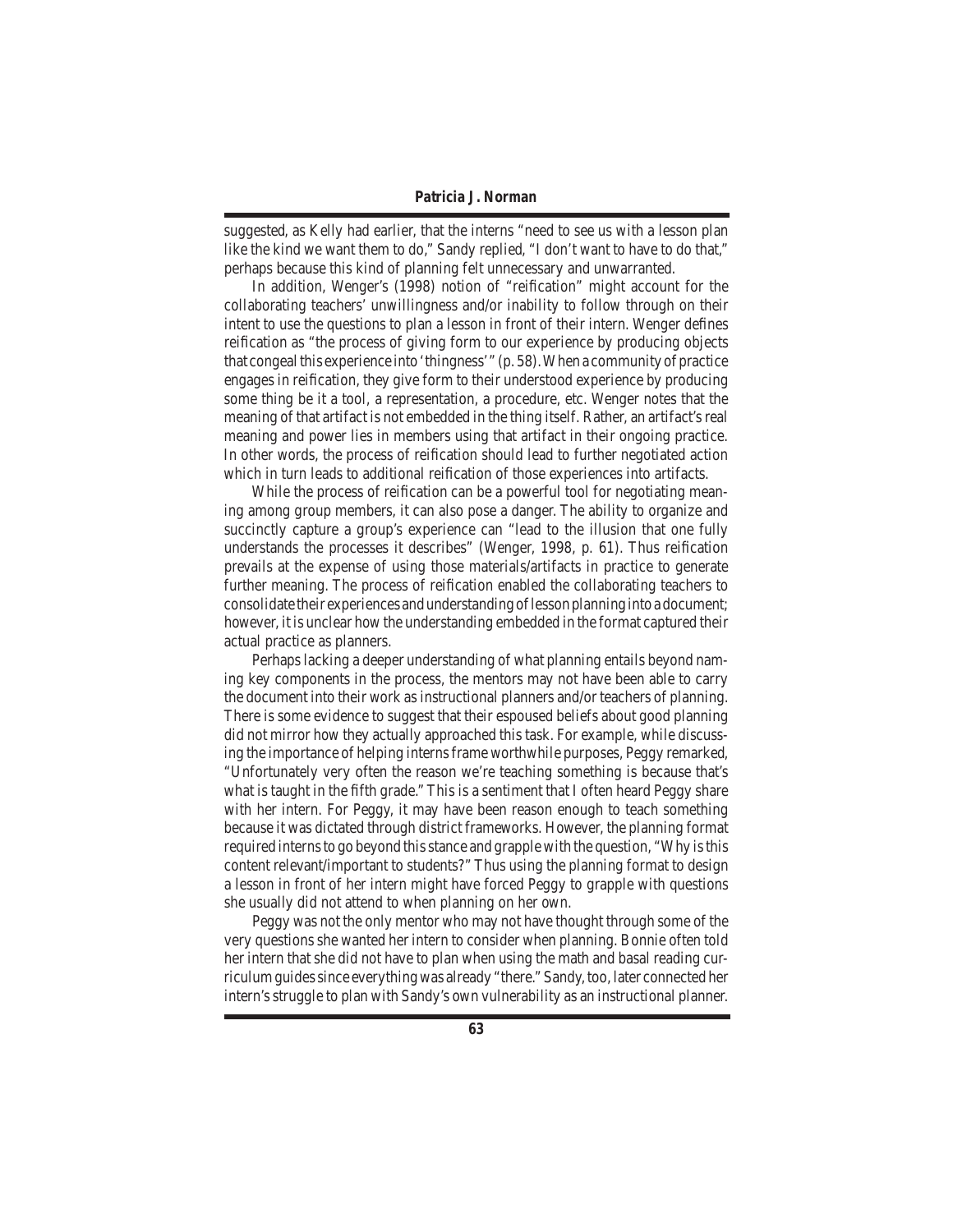When I mentioned that Sandy's intern seemed to plan in terms of activities rather than carefully considering what she wants students to learn from those activities, Sandy quickly responded,

That's because she was showing you what's been modeled for her… I was always like, "Oh, let's paint pretty pictures." So that's what I really need to work on. You know, this is the objective. How are we going to make sure that they learn this? And how are we going to assess it at the end to be really sure that they have it?… So maybe I need to get better at writing lesson plans. I think she's seen a lot of "Oh, that's a cute activity! I love it. Let's do that."

Thus while our creation of the lesson plan format suggests that the collaborating teachers conceptually understood the components of lesson planning, they may not have consistently addressed such questions in their own planning nor supported their intern in grappling with those questions while she planned for instruction.

# **Discussion**

 Decisions I made about how to treat the territory of planning influenced what the study group produced and learned. I put a lot of time and thought into helping the collaborating teachers support interns in learning to plan *lessons* because of observations I had made of the interns' teaching. They either attempted to teach meaningful content but failed to consider ahead of time the nitty-gritty details or they attempted to teach a lesson that lacked a clear, worthwhile purpose. In other words, some of the interns were planning for the "how" of teaching and some were planning for the "what" but few were able to put "how," "what" and "why" together. Zumwalt notes,

If prospective teachers do not understand that questions of 'what' and 'why' are as central to teaching asthe understandably pressing questions of 'how,'not only isthe range and quality of their decision making drastically limited, but teaching can easily drift into a meaningless activity, for students as well as for teacher. (1989, p. 174)

The interns often taught from plans that their collaborating teacher had read through and approved of. I wanted to help the CTs consider playing a larger role in helping interns strengthen individual lesson plans *before* interns actually taught from those plans.

 University teacher educators often teach lesson planning as a rational, linear process where prospective teachers list educational objectives, procedures for activities, materials and a means of assessment (May, 1986). However, several researchers (e.g., May, 1986; McCutcheon, 1995; Yinger, 1993) have questioned this linear form of planning since "real" teachers rarely develop detailed plans for given lessons. Clark and Peterson (1986) and May (1986) suggest that university teacher educators may need to modify how they describe and teach planning in ways that are more in line with how experienced teachers actually plan.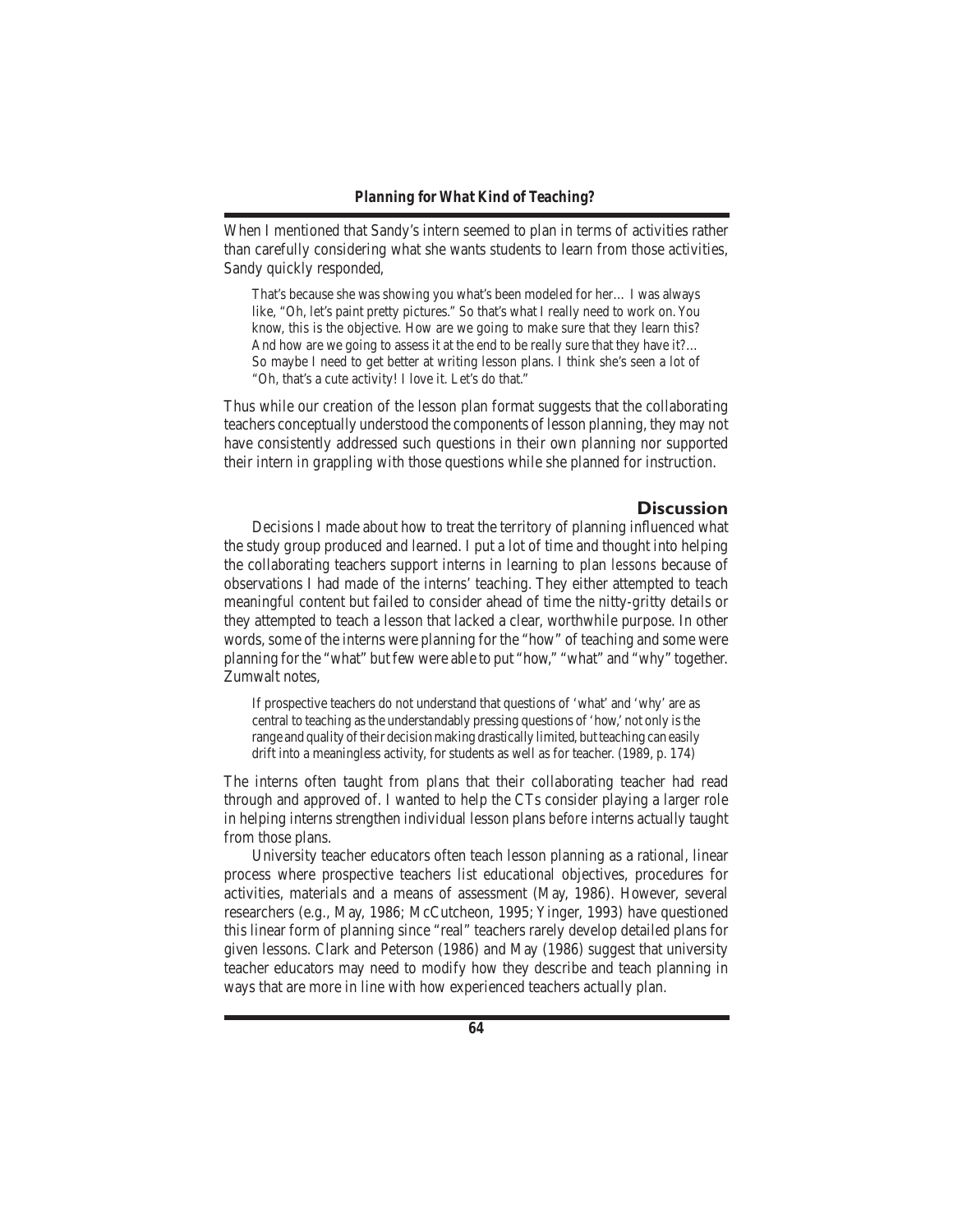I believe that novices *do* need help in developing individual lessons. Unlike experienced teachers who can mentally picture what an upcoming lesson will look like (McCutcheon, 1980; McNeil, 1999), novices lack such well-developed schema for imagining lessons. Thus while veteran teachers are able to figure out the details asthey teach, making decisionsin the moment based on past experience, prospective teachers are not as able to think on their feet. Understandably, teacher candidates need to spend more time getting ready to pull off lessons so that over time this form of preparation can become a mental habit.

At the time I felt justified in my decision to focus on lesson planning. In retrospect, our singular focus had its drawbacks. Nearly 100 years ago, Dewey (1904/1965) challenged the merits of focusing on lesson planning in teacher preparation. He argued that student teachers face two challenges in learning to teach: mastering the curriculum from a pedagogical perspective (e.g.. what istaught, how and why); and mastering classroom management. Dewey warned that novices are often thrown prematurely into the practical work ofteaching without first developing the analytic skills needed to study how experienced teachers support children's learning, how teachers elicit and respond to children's questions, ideas and confusions in ways that further their understanding. Without this ability to "see" how teachers establish the objective conditions that support and extend students' "mental play," novices fall into the trap of equating children's outward behavior with learning.

 Dewey argued that requiring novices to develop individual lesson plans leads them further away from the "real" work of teaching where a teacher must "build up and modify his plans as he goes along from experience gained in contact with pupils" (1904/1965, p. 317). Designing individual plans keeps the student teacher from gaining a sense of the curricular "big picture." Instead, the novice snatches at bits and pieces of the curriculum she is learning, trying to cram it into discrete lessons without thinking about the conditions that must be present to promote students'intellectual growth. My decision to focus our study group sessions solely on lesson planning meant that we ignored the challenges of planning for students' learning over time.

 While the collaborating teachers and I reached some consensus about the components of a strong lesson plan, differencesin our conception of good teaching remained unresolved. I believe I avoided directly addressing this tension because I felt ill prepared to negotiate this territory. As the university representative of a program deeply committed to a particular vision of good teaching, I felt this vision was not up for negotiation. At the same time my ideas about what it meant to collaborate with our school partners made me uncomfortable with the expectation to bring the collaborating teachers "on board." Caught between my collaborative stance and belief in the program's views about teaching, I did not know how to reconcile the internal presses to remain true to the program's vision as well as my belief in the power of collaboration and negotiation. Yet leaving our differences unexamined weakened our ability to reach shared understandings.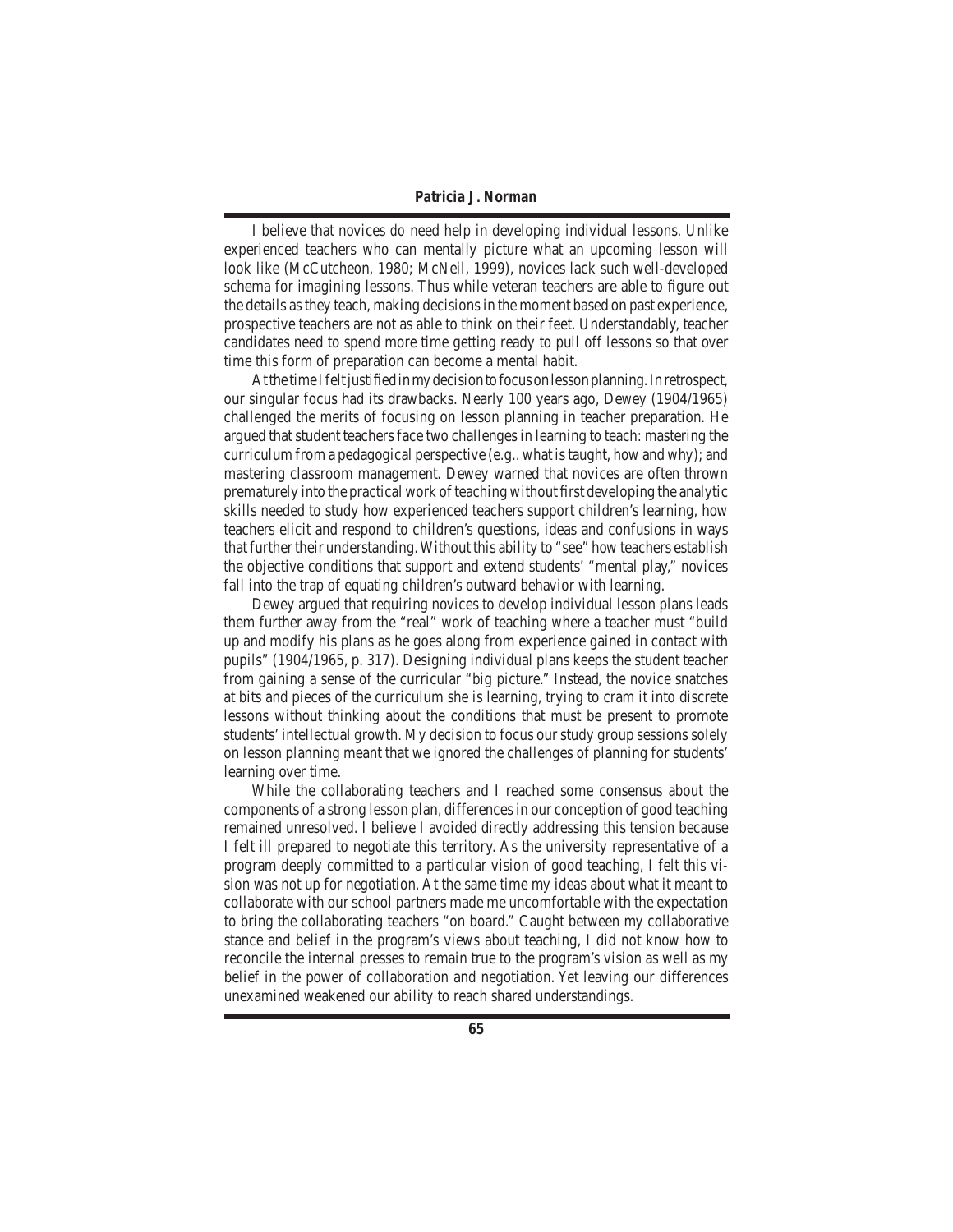# **Implications for Teacher Education**

 Becoming a teacher of planning requires mentors to possess conceptual and practical knowledge of instructional planning, how novices learn to plan, and how to teach planning. Mentors must not only understand what planning entails but have developed their capacity as instructional planners/curriculum developers. They must possess knowledge of interns as learners of planning and know *how* to use planning—their own and their intern's—as a site for the novice's learning. Furthermore, as this study's findings suggest, mentors must also examine their underlying vision of good teaching in relation to their views about planning.

 Given the daunting challenges mentors face in strengthening their capacity to teach planning, the problem then becomes one of helping mentor teachers to develop a new vision fortheirrole asteachers of planning and to expand their capacity in guiding, supporting and assessing interns' learning to plan. Such assistance is not always forthcoming, however. University supervisors and mentors often lack effective communication (Beck & Kosnik, 2002). Even if university teacher educators take seriously the call for preservice mentor teacher development, it is unclear whether and how they can create the structures and learning opportunities necessary to develop mentor teachers' practice at the local level. Most university field-based teacher educators are untrained graduate students or faculty without particular expertise for this kind of work (Lanier & Little, 1985). Thus they may not be well positioned to help experienced teachers both strengthen their capacity to plan content-rich curriculum and teach planning to novices.

 If current teacher education reforms are to succeed, we need further experiments that link visions of teaching with views about mentored learning to teach and ideas about mentor teacher development. Conceptualizing further aspects of mentoring practice and examining core challenges mentor teacher developers face in helping mentors become school-based teacher educators are important next steps. Further design experiments such as the one I describe here will not only provide important opportunities for teacher educators to improve their practice but also to better understand how to create more powerful learning opportunities for teacher candidates in year-long internships.

# **Notes**

<sup>1</sup> Pseudonyms are used for the school, teachers, and teacher education students throughout this article.

<sup>2</sup> The conceptual change model of science instruction rests on the belief that students bring their own personal ideas and patterns of thinking about the way the world works to their formal study of science (Smith, 1990). Because these personal understandings are often incomplete and naïve, teachers with a conceptual change orientation must find out student misconceptions, constructlearning activitiesthathelpchildrenchallenge thoseprivately-held ideas, and continually monitor students' current ideas in order to plan additional activities that will support students in developing appropriate scientific conceptions.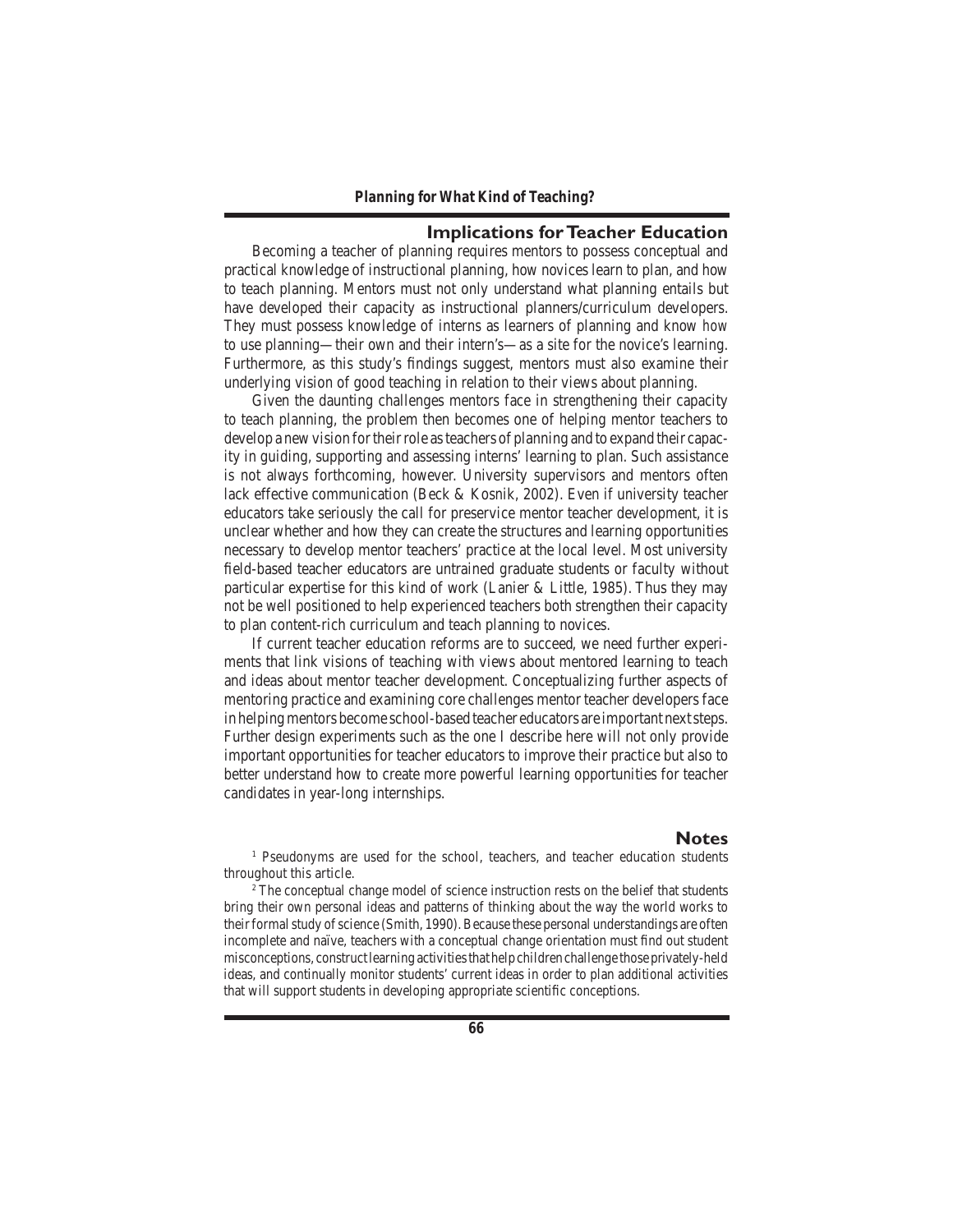#### **References**

- Abell, S.,Dillon,D.,Hopkinds,C.,McInerney,W.,&O'Brien,D.(1995). Somebody to count on: Mentor/intern relationships in a beginning teacher internship program. *Teaching and Teacher Education*, *11*(2)*,* 173-188.
- Ball, D., & Cohen, D. (1999). Developing practice, developing practitioners: Toward a practice-based theory of professional education. In L. Darling-Hammond, G. Sykes (Eds.), *Teaching as the learning profession: Handbook of policy and practice*. (pp. 3-32). San Francisco: Jossey-Bass.
- Ball, D., & Forzani, F. (2009). The work of teaching and the challenge for teacher education. *Journal of Teacher Education*, *60*(5), 497-511.
- Beck, C., & Kosnik, C. (2002). Professors and the practicum: Involvement of university faculty in preservice practicum supervision. *Journal of Teacher Education*, *53*, 6-19.
- Brown, A. (1992). Design experiments: Theoretical and methodological challenges in creating complex interventions in classroom settings. *The Journal of the Learning Sciences*, *2*, 141-178.
- Bullough Jr., R.V., & Draper, R.J. (2004). Making sense of a failed triad: Mentors, university supervisors, and positioning theory. *Journal of Teacher Education, 55*, 407-420.
- Clark,C.,&Peterson,P.(1986).Teachers'thoughtprocesses.InM.Wittrock(Ed.),*Handbook of research on teaching*. 3rd edition (pp. 255-296). New York: MacMillan.
- Clark, C., &Yinger, R. (1979). *Three studies of teacher planning*. Research Series No. 55. East Lansing, MI: Institute for Research on Teaching, Michigan State University.
- Cochran-Smith, M., & Lytle, J. (1993). *Inside/outside: Teacher research and knowledge*. New York: Teachers College Press.
- Dewey, J. (1904/1965). The relation of theory to practice in education. In R. D. Archambault (Ed.), *John Dewey on education*. (pp. 313-338). Chicago: University of Chicago Press.
- Erickson, F. (1986). Qualitative methods in research on teaching. In M. Wittrock (Ed.), *Handbook of research on teaching* (pp. 119-161). New York: Macmillan.
- Feiman-Nemser, S. (1998). Teachers as teacher educators. *European Journal of Teacher Education*, *21*(1)*,* 63-74.
- Feiman-Nemser, S., & Beasley, K. (1996). *Discovering and sharing knowledge: Inventing a new role for cooperating teachers*. East Lansing, MI: National Center for Research on Teacher Learning at Michigan State University.
- Feiman-Nemser, S., & Remillard, J. (1996). Perspectives on learning to teach. In F. Murray (Ed.), *The teacher educator's handbook: Building a knowledge base for the preparation of teachers* (pp. 63-91). San Francisco: Jossey-Bass.
- John, P. D. (2006). Lesson planning and the student teacher: re-thinking the dominant model. *Journal of Curriculum Studies, 38*(4), 483-498.
- Koerner, M. (1992). The cooperating teacher: An ambivalent participant in student teaching. *Journal of Teacher Education*, *43*(1)*,* 46-56.
- Lampert, M., & Ball, D. (1998). *Teaching, multimedia and mathematics: Investigations of real practice.* New York: Teachers College Press.
- Lanier,J.,&Little,J.(1986).Research on teacher education.InM.Wittrock (Ed.), *Handbook of research on teaching* (pp. 527-569). New York: Macmillan.
- Little, J. W. (1993).Teachers professional development in a climate of educational reform. *Educational Evaluation and Policy Analysis, 15*(2), 129-151.